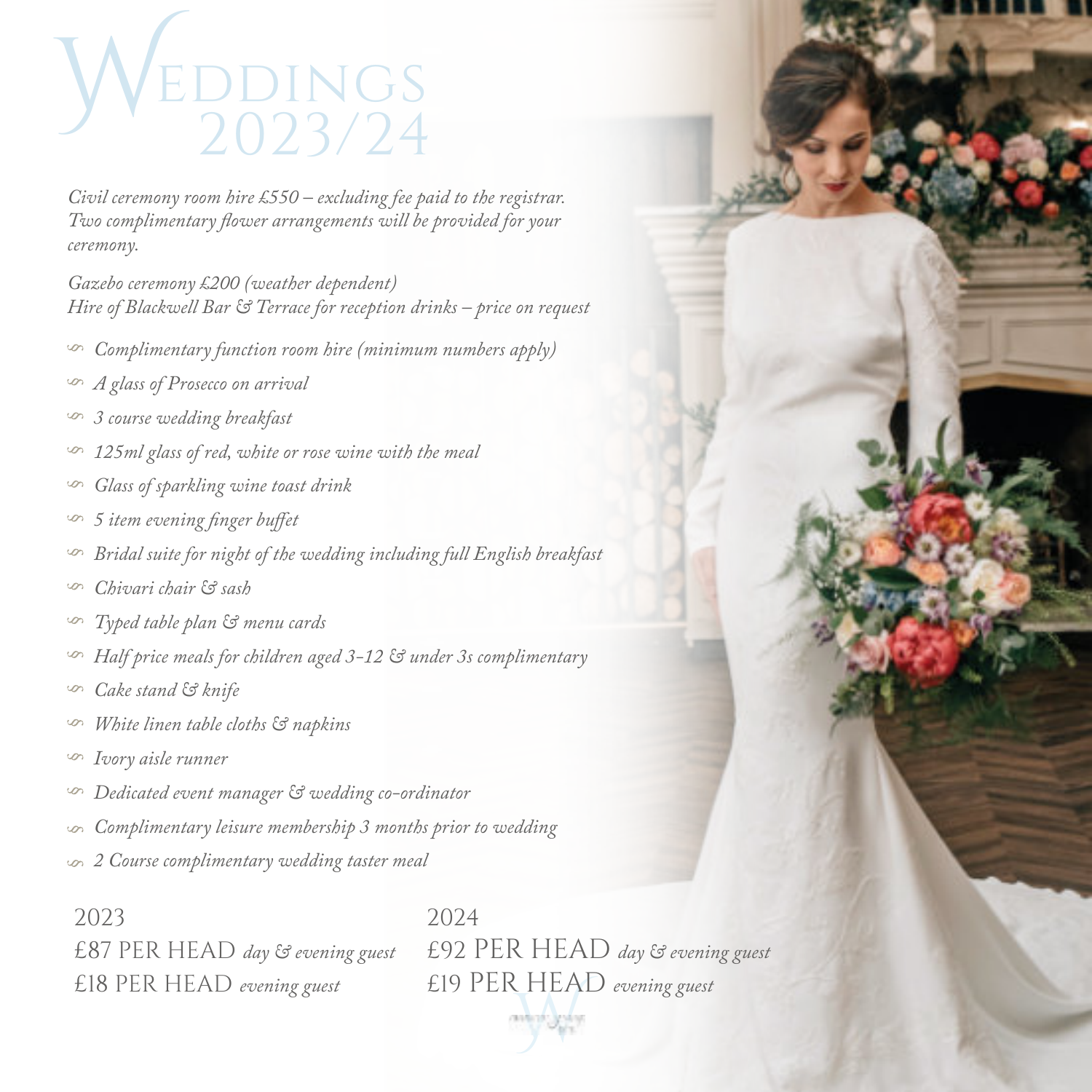

- *Up to 25% off package price Available on selected dates throughout January, February, March & November.*
- *10% discount for Monday Thursday dates (excluding bank holidays)*

*Subject to availability / selected dates only*

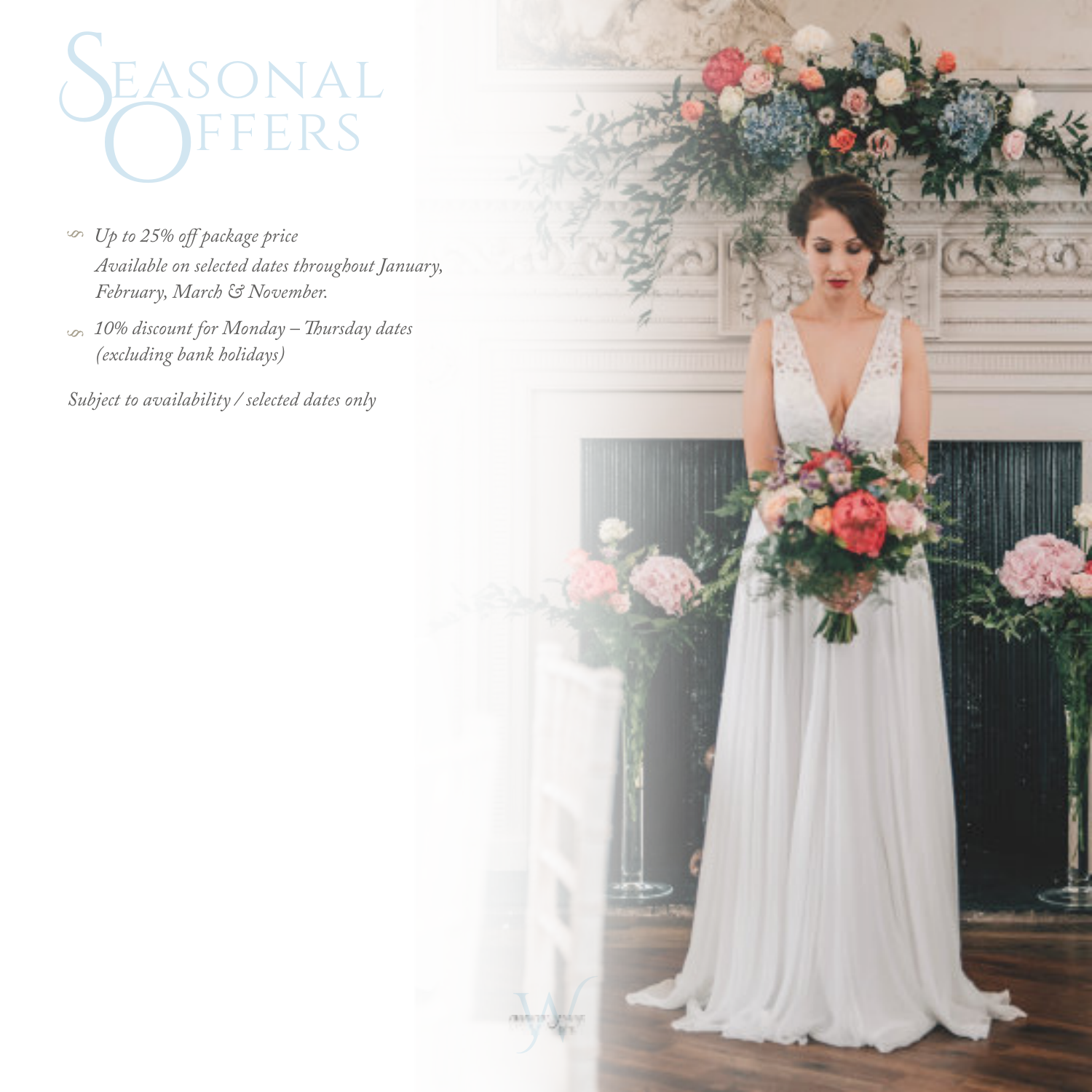### **MENUS**

### CANAPES

*Mini Yorkshire pudding with roast beef & horseradish Mini fish & chips Mini caramelised red onion & goat's cheese tart Buffalo mozzarella, tomato & basil skewer Salmon & pepper kebab Tandoori chicken bites Tomato soup shot with a garlic bread finger Assorted vegetable cups, smoked hummus, olive & sun blushed tomatoes* **Ve** *Tomato tartlet with spinach pesto* **Ve**

*£7.50 - 3 per person £8.50 - 4 per person £9.50 - 5 per person*

*Please choose one option from each course*

### STARTERS

*Chicken & chorizo terrine with chorizo mayo & sourdough crisp bread Salad of crayfish & freshwater prawns, tomato & herb crème fraiche, served with malted bloomer bread Chef's choice of soup Asparagus, black pudding & pancetta salad Heritage tomato salad with mozzarella, shallot & basil vinaigrette Butternut squash, caramelised onion & goat's cheese tart*

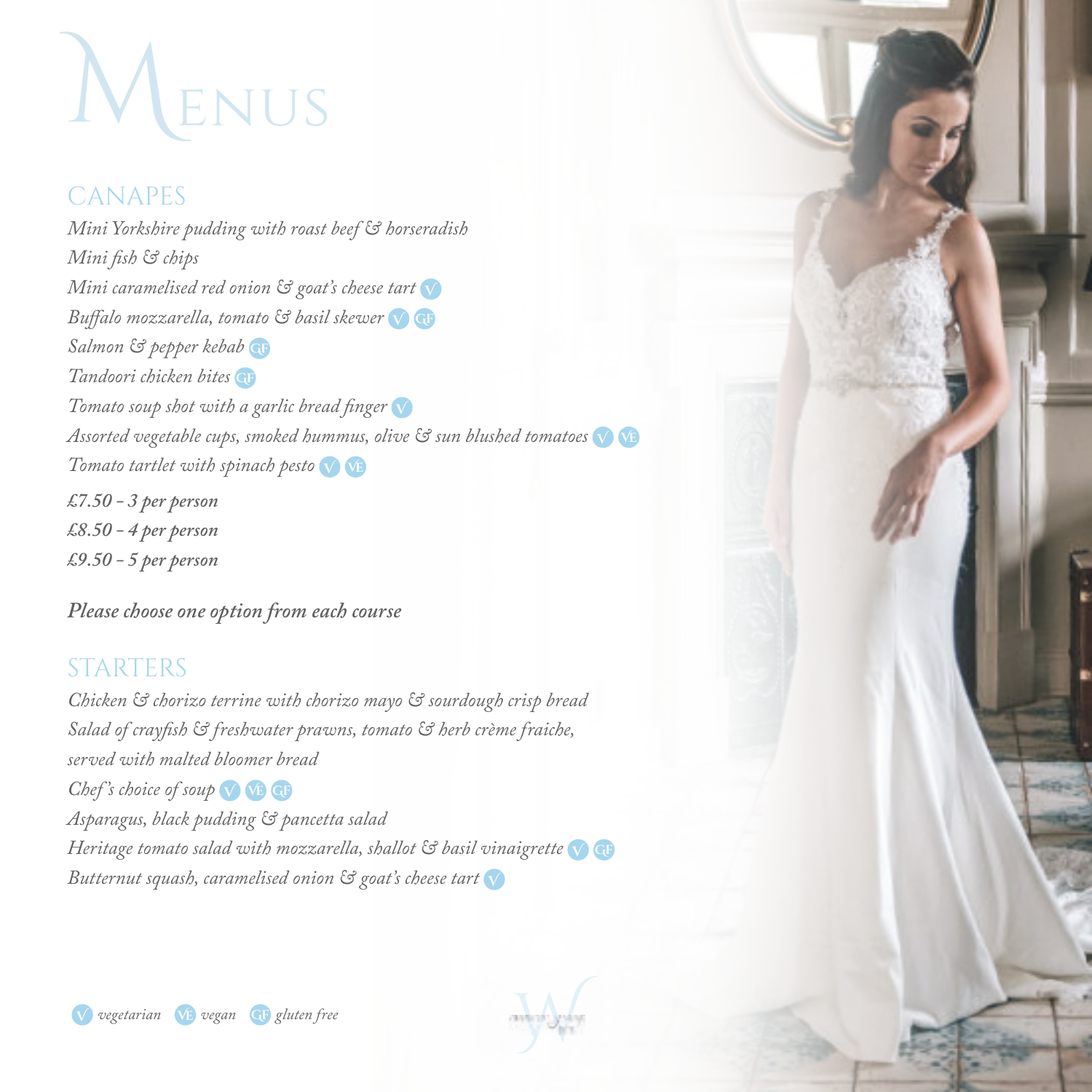### **MENUS**

### *Please choose one option from each course*

### MAINS

*Slow braised brisket of beef with Diane sauce, fondant potato, Chantennay carrots & tenderstem broccoli Burgundy chicken with creamy mash, button mushrooms, onions & crispy pancetta Fillet of pork with creamy mustard sauce, roast potatoes*  $\Im$  *braised red cabbage Roast topside of beef with Yorkshire pudding, served with roast potatoes & seasonal vegetables Honey, chilli & ginger seabass fillet with herb roasted new potatoes, stir-fried greens and sun-blushed tomatoes Wild salmon with samphire, sweet chilli & spring onion cream served with lemon & herb potatoes Ratatouille stuffed aubergine with a cheese & herb crust & chilli tomato sauce Barley & broccoli risotto with lemon & basil* **Ve**

### DESSERTS

*Sticky toffee pudding with butterscotch sauce & vanilla bean ice cream Lemon cheesecake with lemon curd ice cream & mini meringues Chocolate fudge brownie with fudge sauce & vanilla bean ice cream Chocolate Torte* **Ve** *Trio of mini desserts (Cheesecake, profiterole, chocolate brownie) Cheeseboard - £3 supplement for dessert or £8 per person as extra course Freshly brewed tea & coffee with chocolate mints £2.75 per head*

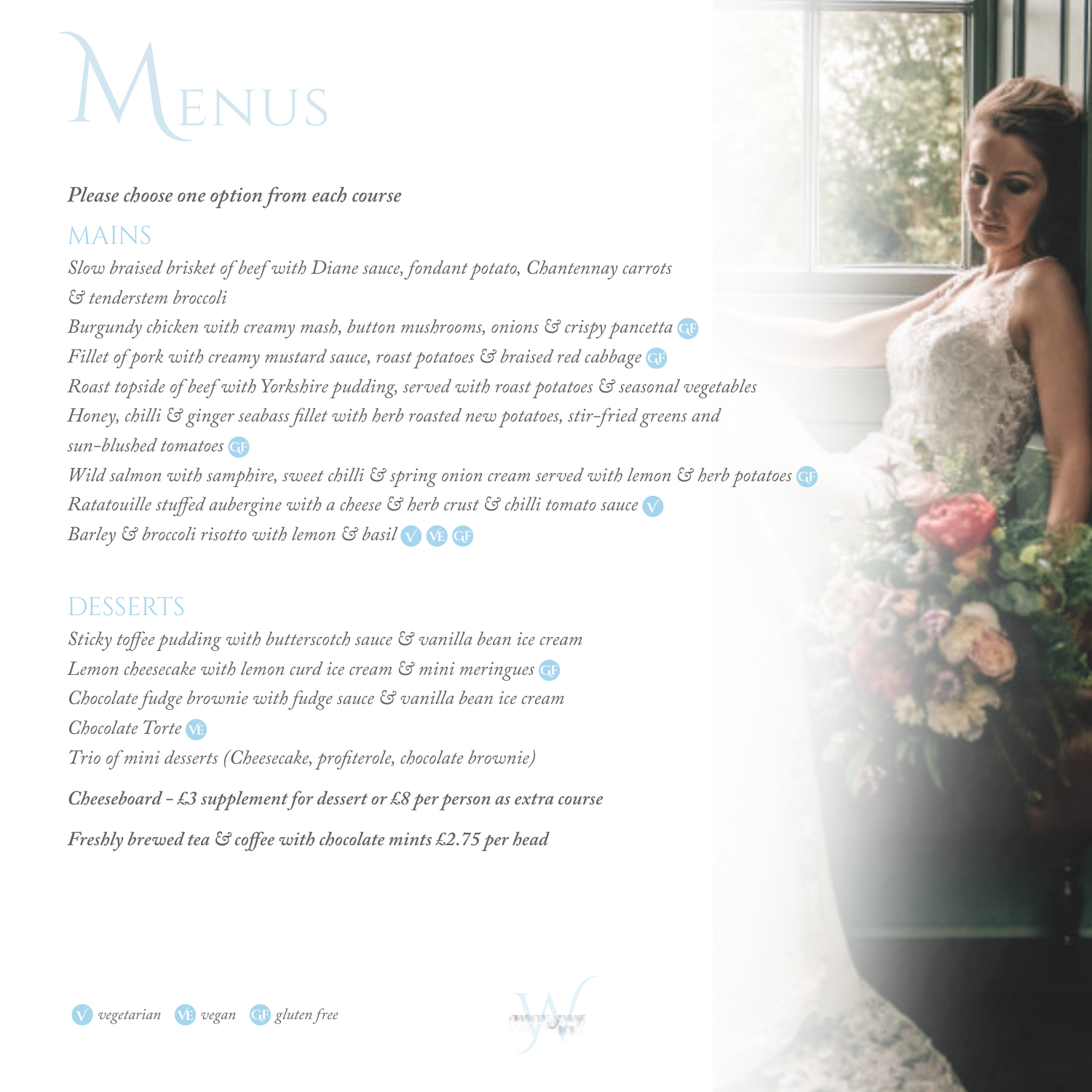# WHILDREN'S

*Pick one from each course for all children, alternatively we can serve ½ portion of adult choice*

### STARTERS

*Tomato soup with a bread roll Melon & fresh fruit platter Cheesy garlic bread Vegetable sticks with dips*

### MAINS

*Chicken goujons Fish goujons Margarita pizza All served with chips & a choice of garden peas or baked beans Pork sausages with mashed potato, gardens peas & gravy Macaroni cheese with garlic bread*

### DESSERTS

*Chocolate fudge brownie with fudge sauce & vanilla bean ice cream Ice cream sundae Sweet waffles with chocolate sauce & strawberries Chocolate smartie cookie with glass of milk*

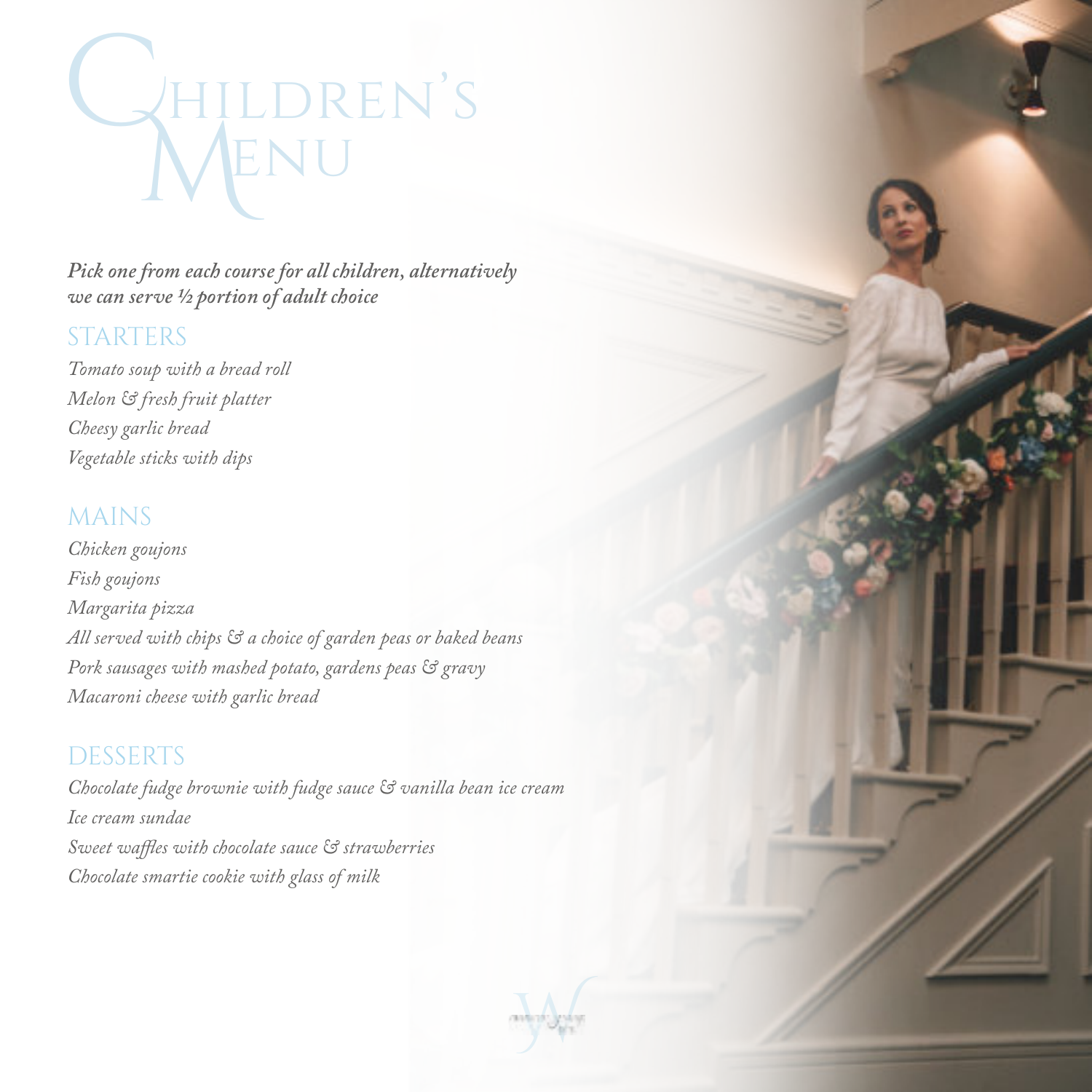# EVENING<br>BUFFET SELECTOR

### *Please choose 5 items from the following list.*

*Selection of freshly cut sandwiches & tortilla wraps with various fillings Mini slider burgers Baby roast new potatoes with rosemary & rock salt* **Ve** *Pizza slices with various toppings Breaded chicken fillets with BBQ dipping sauce Homemade mini quiche Buffalo mozzarella & tomato skewers Salmon & pepper kebabs Chicken & pepper kebabs Mini smoked salmon & cream cheese bagels Spicy lamb koftas with minted yoghurt dip Tandoori marinated chicken pieces with minted yoghurt dip Mini barbeque chorizo sausages Battered fish goujons with tartare sauce Platter of artisan breads, olives, sun-blushed tomatoes & hummus dip* **Ve** *Chunky chips*  $\bigvee$  **VE** 

*£16 per bowl (20 portions) Bowl of green leaf salad Bowl of pasta salad Bowl of coleslaw Bowl of potato salad*

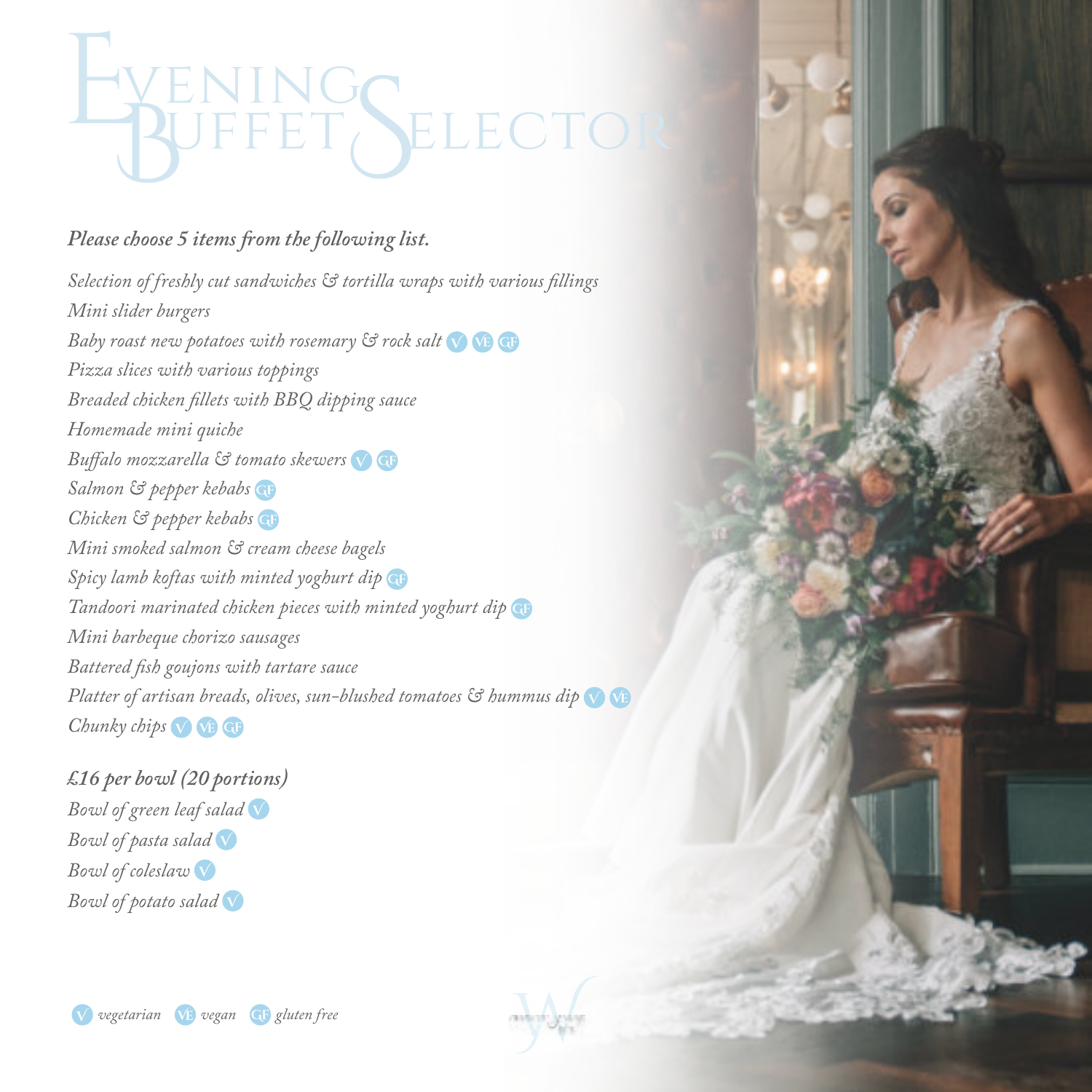## HIGT MOWICHES

*Bacon & sausage floured baps served with skinny fries & onion rings (No supplement)*

*£1.50 per head supplement Hot roast pork sub roll served with apple sauce, stuffing, roast potatoes & onion rings*

*£2.00 per head supplement Mini slider burgers & mini hot dogs served with skinny fries & coleslaw*

*£2.50 per head supplement Hot roast beef sub roll served with horseradish sauce, roast potatoes & onion rings*

*Please note selected items can be prepared gluten free please ask for further details*



000000